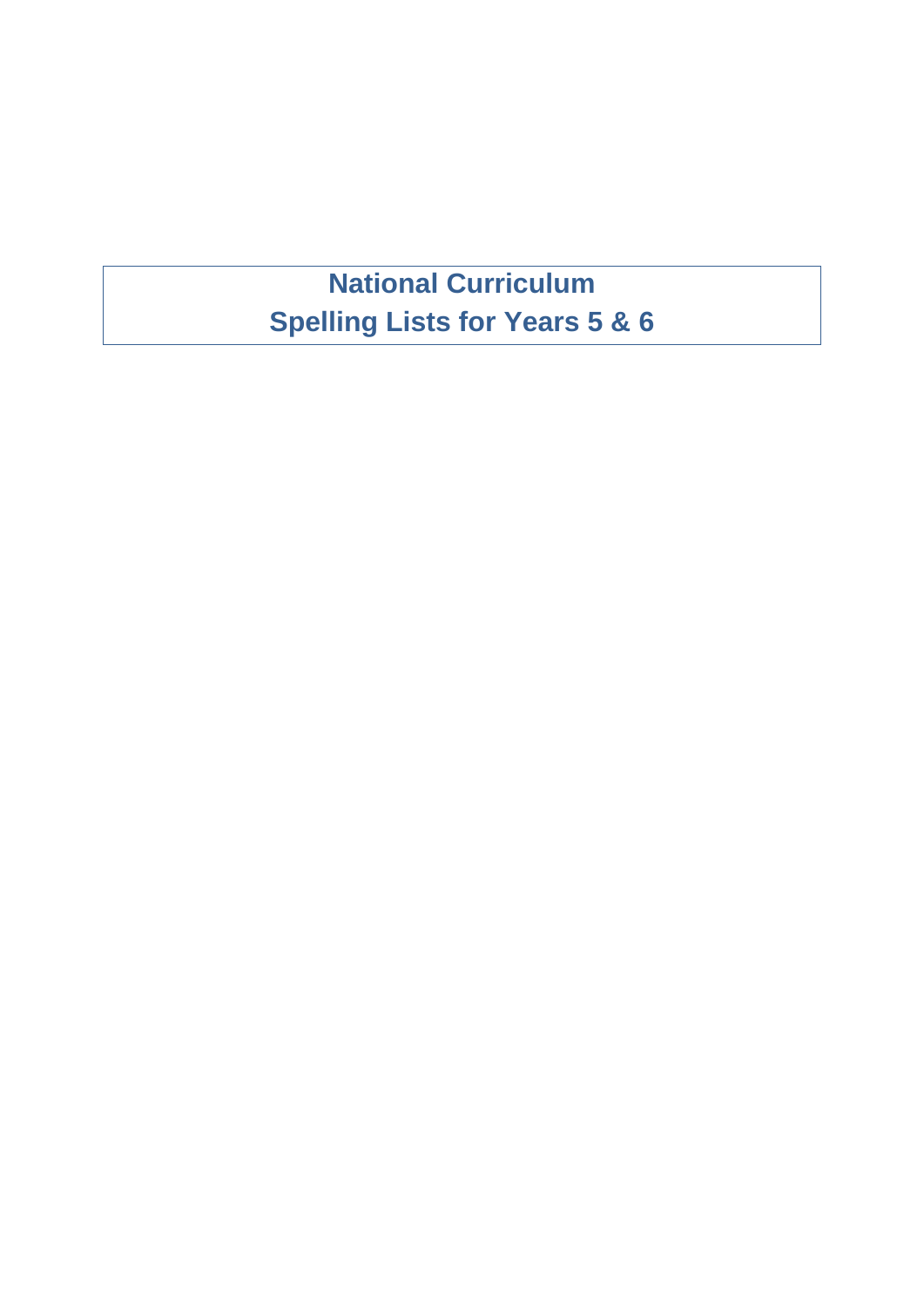# **Spelling – years 5 and 6**

### **Revise work done in previous years**

### **New work for years 5 and 6**

| <b>Statutory</b>                                                       | <b>Rules and guidance</b>                                                                                                                                                                                                                                                                                                                                                                                                                             | <b>Example words</b>                                                                                                                                                                                                                                                                                                                                                                                                          |  |  |
|------------------------------------------------------------------------|-------------------------------------------------------------------------------------------------------------------------------------------------------------------------------------------------------------------------------------------------------------------------------------------------------------------------------------------------------------------------------------------------------------------------------------------------------|-------------------------------------------------------------------------------------------------------------------------------------------------------------------------------------------------------------------------------------------------------------------------------------------------------------------------------------------------------------------------------------------------------------------------------|--|--|
| requirements                                                           | (non-statutory)                                                                                                                                                                                                                                                                                                                                                                                                                                       | (non-statutory)                                                                                                                                                                                                                                                                                                                                                                                                               |  |  |
| 1. Endings which<br>sound like /fas/<br>spelt-cious or-<br>tious       | Not many common words end like this.<br>If the root word ends in $-ce$ , the /f/ sound is<br>usually spelt as $c - e.g.$ vice – vicious, grace<br>- gracious, space - spacious, malice -<br>malicious.<br>Exception: anxious.                                                                                                                                                                                                                         | vicious<br>ambitious<br>precious<br>cautious<br>conscious<br>fictitious<br>delicious<br>infectious<br>malicious<br>nutritious<br>ambitious<br>suspicious<br>suspicious<br>superstitious<br>unconscious<br>nutritious<br>conscious<br>surreptitious<br>precious                                                                                                                                                                |  |  |
| 2. Endings which<br>sound like /∫əl/                                   | -cial is common after a vowel letter and -<br>tial after a consonant letter, but there are<br>some exceptions.<br>Exceptions: initial, financial, commercial,<br>provincial (the spelling of the last three is<br>clearly related to finance, commerce and<br>province).                                                                                                                                                                              | official<br>social<br>special<br>partial<br>artificial<br>confidential<br>beneficial<br>essential<br>initial<br>commercial<br>crucial<br>partial<br>facial<br>essential<br>potential<br>glacial                                                                                                                                                                                                                               |  |  |
| 3. Words ending<br>in $-$ ant,<br>-ance/-ancy,<br>-ent,<br>-ence/-ency | Use -ant and -ance/-ancy if there is a<br>related word with a /æ/ or /eɪ/ sound in the<br>right position; -ation endings are often a<br>clue.<br>Use -ent and -ence/-ency after soft c (/s/<br>sound), soft g (/dʒ/ sound) and qu, or if<br>there is a related word with a clear $/\varepsilon$ / sound<br>in the right position.<br>There are many words, however, where the<br>above guidance does not help. These words<br>just have to be learnt. | observant<br>frequency<br>observance<br>agency<br>observation<br>agent<br>expectant<br>decent<br>expectation<br>decency<br>hesitant<br>frequent<br>hesitancy<br>frequency<br>confident<br>hesitation<br>confidence<br>tolerant<br>confidential<br>tolerance<br>assistant<br>toleration<br>assistance<br>substance<br>obedient<br>substantial<br>obedience<br>innocent<br>independent<br>innocence<br>independence<br>frequent |  |  |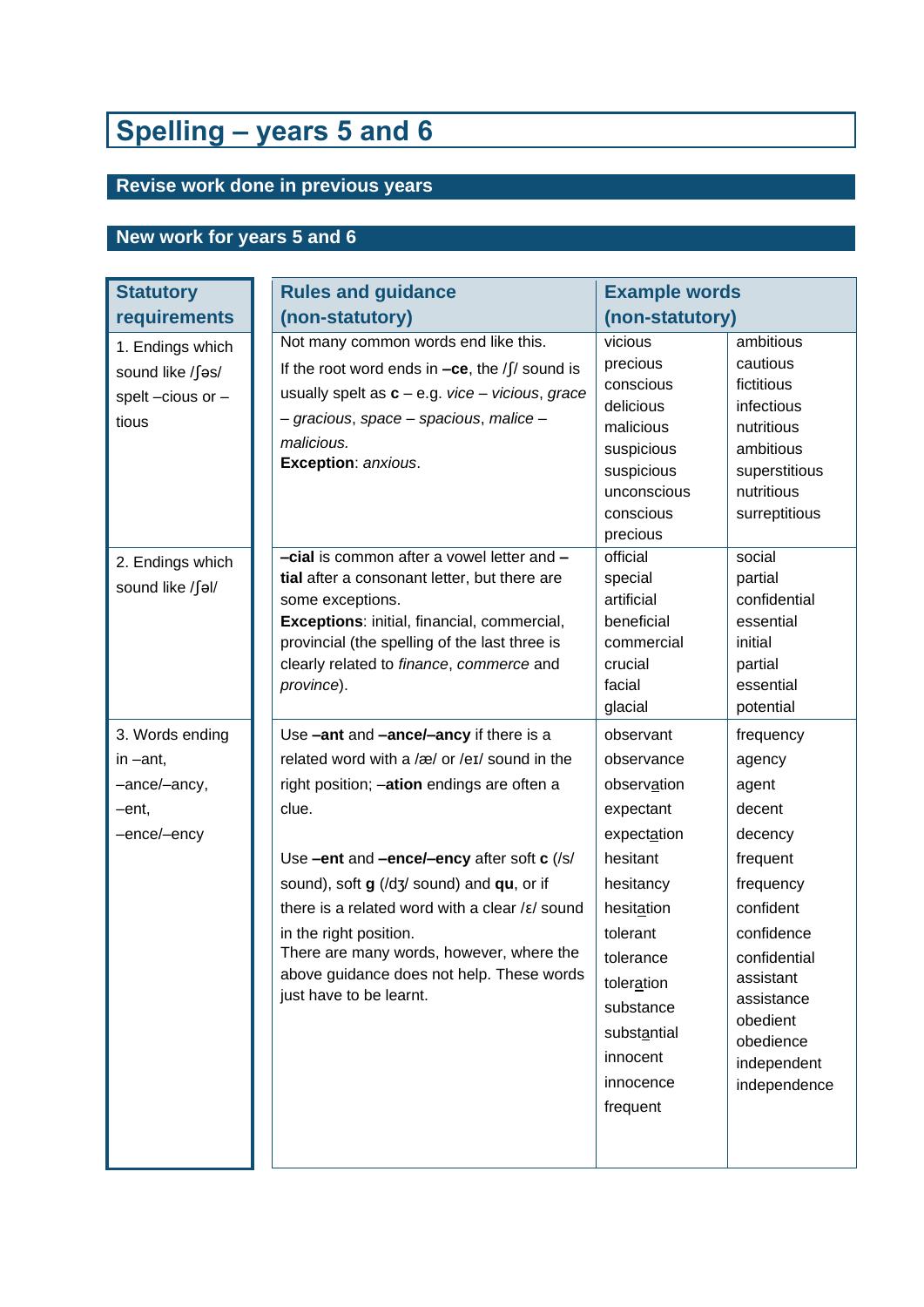| <b>Statutory</b>   |                            | <b>Rules and guidance (non-statutory)</b>                                                                                                                            |                                           | <b>Example words</b>        |               |                                  |
|--------------------|----------------------------|----------------------------------------------------------------------------------------------------------------------------------------------------------------------|-------------------------------------------|-----------------------------|---------------|----------------------------------|
| requirements       |                            |                                                                                                                                                                      |                                           | (non-statutory)             |               |                                  |
| 4. Words           |                            | The -able/-ably endings are far more                                                                                                                                 |                                           | adorable                    |               | reasonable                       |
| ending in -able    |                            | common than the -ible/-ibly endings.                                                                                                                                 |                                           | adorably                    |               | enjoyable                        |
| and -ible          |                            | As with -ant and -ance/-ancy, the -able                                                                                                                              |                                           | adoration                   |               | forcible                         |
| Words ending       |                            | ending is used if there is a related word                                                                                                                            |                                           | applicable                  |               | legible                          |
| in -ably and       |                            | ending in -ation.                                                                                                                                                    |                                           | applicably                  |               | reliable                         |
|                    |                            | If the <b>-able</b> ending is added to a word ending                                                                                                                 | application                               |                             | possible      |                                  |
| -ibly              |                            | in $-ce$ or $-ge$ , the e after the c or g must be                                                                                                                   | considerable                              |                             | possibly      |                                  |
|                    |                            | kept as those letters would otherwise have                                                                                                                           |                                           | horrible<br>considerably    |               |                                  |
|                    |                            | their 'hard' sounds (as in cap and gap) before                                                                                                                       | consideration<br>horribly                 |                             |               |                                  |
|                    | the a of the -able ending. |                                                                                                                                                                      |                                           | tolerable                   |               | terrible                         |
|                    |                            | The -able ending is usually but not always                                                                                                                           | tolerably                                 |                             | terribly      |                                  |
|                    |                            | used if a complete root word can be heard                                                                                                                            | toleration                                |                             | visible       |                                  |
|                    |                            | before it, even if there is no related word                                                                                                                          |                                           |                             | changeable    |                                  |
|                    |                            | ending in -ation. The first five examples                                                                                                                            | noticeable                                |                             | incredible    |                                  |
|                    |                            | opposite are obvious; in reliable, the complete                                                                                                                      | dependable                                |                             | incredibly    |                                  |
|                    |                            | word rely is heard, but the y changes to i in                                                                                                                        |                                           | comfortable                 |               | sensible                         |
|                    |                            | accordance with the rule.<br>The -ible ending is common if a complete<br>root word can't be heard before it but it also<br>sometimes occurs when a complete word can |                                           | understandable              |               | sensibly                         |
|                    |                            |                                                                                                                                                                      |                                           |                             |               |                                  |
|                    |                            |                                                                                                                                                                      |                                           |                             |               |                                  |
|                    |                            | be heard (e.g. sensible).                                                                                                                                            |                                           |                             |               |                                  |
| 5. Adding suffixes |                            | The r is doubled if the -fer is still stressed                                                                                                                       | referring                                 |                             |               | transferred                      |
| beginning with     |                            | when the ending is added.                                                                                                                                            |                                           | referred                    |               | reference                        |
| vowel letters to   |                            |                                                                                                                                                                      | referral                                  |                             |               | referee                          |
| words ending in -  |                            | The $r$ is not doubled if the $-$ fer is no longer                                                                                                                   |                                           | preferring                  |               | preference                       |
| fer                |                            | stressed.                                                                                                                                                            | preferred                                 |                             |               | transference                     |
|                    |                            |                                                                                                                                                                      |                                           | transferring                |               |                                  |
| 6. Use of the      |                            | Hyphens can be used to join a prefix<br>to a root word, especially if the                                                                                            | co-ordinate                               | ex-convict<br>all-inclusive |               |                                  |
| hyphen             |                            | prefix ends in a vowel letter and the                                                                                                                                |                                           | co-operate<br>co-own        |               |                                  |
|                    |                            | root word also begins with one.                                                                                                                                      | re-enter                                  |                             |               | self-addressed<br>non-refundable |
|                    |                            |                                                                                                                                                                      | re-elect<br>re-educate<br>cross-reference |                             | non-toxic     |                                  |
|                    |                            |                                                                                                                                                                      |                                           |                             | self-esteem   |                                  |
|                    |                            |                                                                                                                                                                      |                                           |                             | self-portrait |                                  |
|                    |                            |                                                                                                                                                                      | cross-section                             |                             | mid-February  |                                  |
|                    |                            |                                                                                                                                                                      | ex-boyfriend                              |                             | mid-Atlantic  |                                  |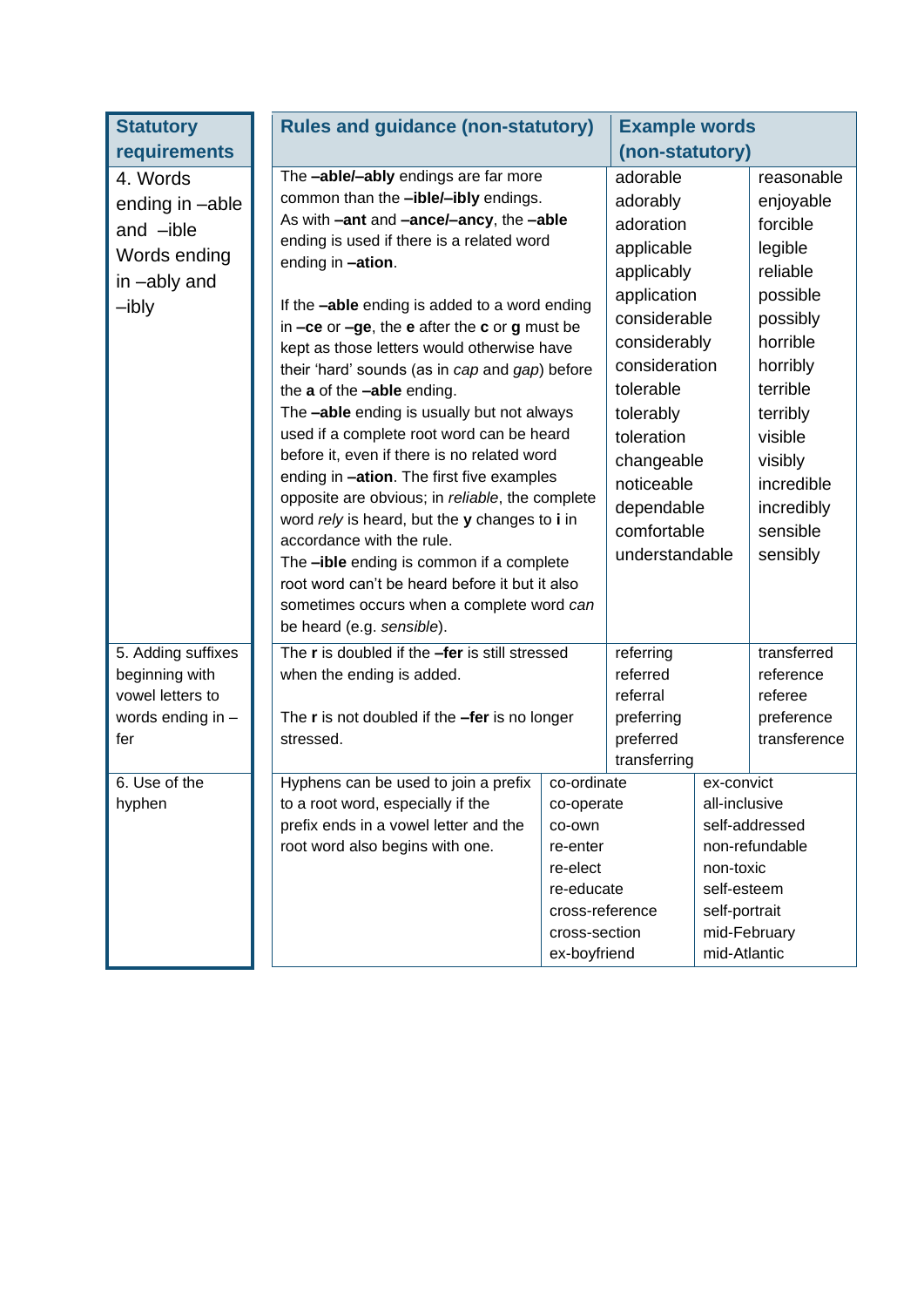| <b>Statutory</b><br>requirements                                                                                                      | <b>Rules and guidance (non-statutory)</b>                                                                                                                                                                                                                                                              | <b>Example words (non-statutory)</b>                                                            |                                                                                     |  |
|---------------------------------------------------------------------------------------------------------------------------------------|--------------------------------------------------------------------------------------------------------------------------------------------------------------------------------------------------------------------------------------------------------------------------------------------------------|-------------------------------------------------------------------------------------------------|-------------------------------------------------------------------------------------|--|
| 7. Words with the<br>/i:/ sound spelt ei<br>after c                                                                                   | The 'i before e except after c' rule applies to<br>words where the sound spelt by ei is /i:/.<br>Exceptions: protein, caffeine, seize (and<br>either and neither if pronounced with an initial<br>/i:/ sound).                                                                                         | conceit<br>ceiling<br>deceive<br>perceive<br>receipt<br>deceit<br>conceive<br>receive           |                                                                                     |  |
| 8. Words<br>containing the<br>letter-string ough                                                                                      | ough is one of the trickiest spellings in English<br>- it can be used to spell a number of different<br>sounds.                                                                                                                                                                                        | enough<br>rough<br>tough<br>ought<br>bought<br>thought<br>brought<br>fought<br>nought<br>though | although<br>dough<br>through<br>thorough<br>borough<br>plough<br>bough<br>cough     |  |
| 9. Words with<br>'silent' letters (i.e.<br>letters whose<br>presence cannot<br>be predicted from<br>the pronunciation<br>of the word) | Some letters which are no longer sounded<br>used to be sounded hundreds of years ago:<br>e.g. in knight, there was a /k/ sound before the<br>/n/, and the gh used to represent the sound<br>that 'ch' now represents in the Scottish word<br>loch.<br>(words with silent 'w's are in Year 2 spellings) | doubt<br>lamb<br>lamb<br>limb<br>tomb<br>knight<br>island<br>solemn<br>thistle                  | whistle<br>listen<br>plumber<br>gnome<br>gnat<br>gnash<br>foreign<br>sign<br>column |  |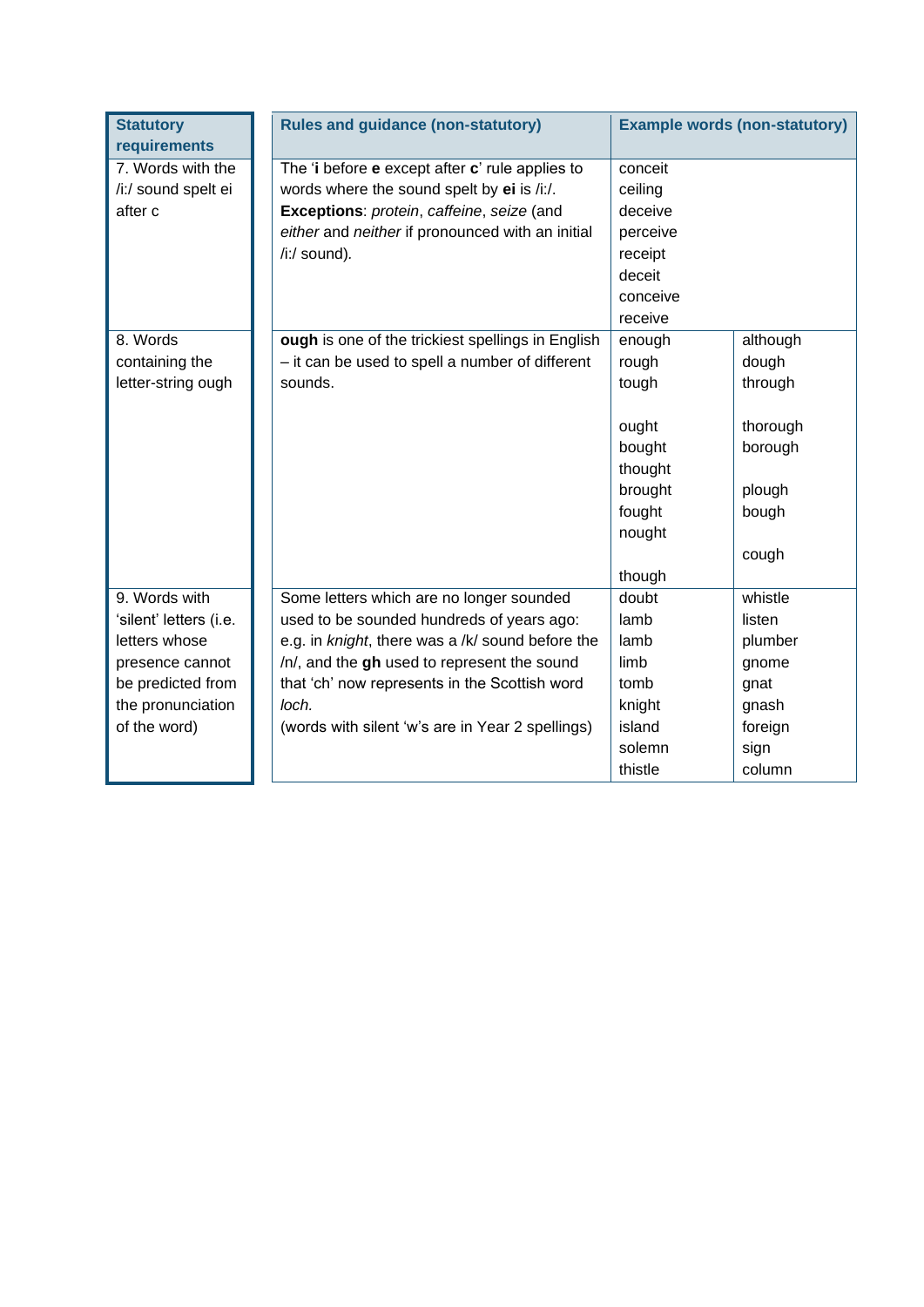| <b>Statutory</b> | <b>Rules and</b>                           | <b>Example words (non-statutory)</b> |                       |  |
|------------------|--------------------------------------------|--------------------------------------|-----------------------|--|
| requirements     | guidance                                   |                                      |                       |  |
|                  | (non-statutory)                            |                                      |                       |  |
| 10.              | In the pairs of words                      | advice/advise                        | guessed/guest         |  |
| Homophones       | opposite, nouns end                        | device/devise                        | heard/herd            |  |
| and other        | $-$ ce and verbs end $-$                   | licence/license                      | lead/led              |  |
| words that are   | se. Advice and                             | practice/practise                    | morning/mourning      |  |
| often confused   | advise provide a                           | prophecy/prophesy                    | past/passed           |  |
|                  | useful clue as the                         |                                      | precede/proceed       |  |
|                  | word <i>advise</i> (verb) is               | aisle/isle                           | descent/dissent       |  |
|                  | pronounced with a                          | aloud/allowed                        | desert/dessert        |  |
|                  | $\mathsf{Z}/\mathsf{sound}-\mathsf{which}$ | affect/effect                        | draft/draught         |  |
|                  | could not be spelt <b>c</b> .              | alter/altar                          | principal/principle   |  |
|                  |                                            | ascent/assent                        | profit/prophet        |  |
|                  |                                            | bridal/bridle                        | stationary/stationery |  |
|                  |                                            | cereal/serial                        | steal/steel           |  |
|                  |                                            | compliment/                          | wary/weary            |  |
|                  |                                            | complement                           | who's/whose           |  |
|                  |                                            | farther /father                      |                       |  |